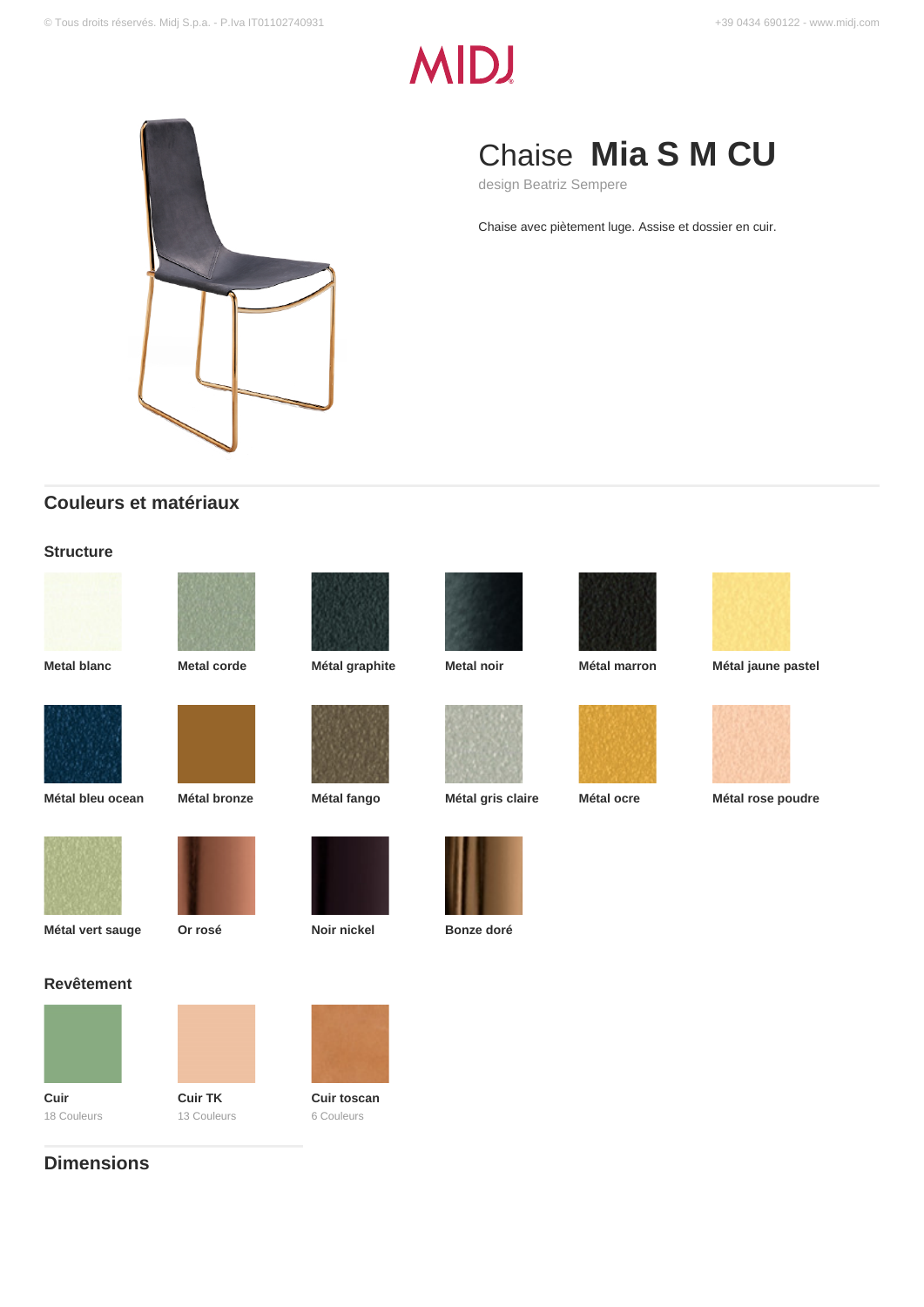#### Données volumétriques

Poids 8 Kg Volume 0.33 mc Colis 1

|   | cm | inch |
|---|----|------|
| A | 97 | 38.2 |
| B | 50 | 19.7 |
| C | 55 | 21.7 |
| n | 46 | 18.1 |

#### **Téléchargements**

[3D Mia \(zip\)](https://www.midj.com/images/uploads/resources/midj-mia-3d.zip) [- https://www.midj.com/images/uploads/resources/midj-mia-3d.zip](https://www.midj.com/images/uploads/resources/midj-mia-3d.zip)

#### Certifications matériaux

Cuir

FIRE RESISTANCE: CLASSE 1IM BS 5852 1-2

Hide is hygienic and practical, wear resistant and breathable. It is obtained from skin of cattle raised for food purposes, and subsequently treated with chromium salts. Any imperfections on the hide surface are a natural feature that guarantee its originality.

#### CLEANING AND MAINTENANCE

Dust the surface regularly, with a dry and soft cloth. In case of stains, use only a non-abrasive damp cloth, and gently rub the area by moving the cloth in a circular direction starting from the edges of the stain towards the center. We recommend to act promptly: a delay could compromise the cleaning result. Do not use products that contain solvents or alcohol since they can damage the surface. Dry immediately after treatment. For a good conservation of the product, avoid direct sunlight, that can alter it characteristics and color, as well as exposure to heat sources.

We recommend that you always test the cleaning method on a hidden part of the item to check the resistance of the color. These tips are cleaning recommendations and do not guarantee complete stain removal.

Colour samples are to be considered approximate for each product. Slight color differences between a lot and the other are to be considered normal.

### Certifications matériaux

Cuir TK

FIRE RESISTANCE: CLASSE 1IM BS 5852 1-2

TK hide is used exclusively for the Guapa and P47 collections. Due to the particular processing of the hide net, the material requires a greater thickness. Color and properties are the same as traditional hide.

#### CLEANING AND MAINTENANCE

Dust the surface regularly, with a dry and soft cloth. In case of stains, use only a non-abrasive damp cloth, and gently rub the area by moving the cloth in a circular direction starting from the edges of the stain towards the center. We recommend to act promptly: a delay could compromise the cleaning result. Do not use products that contain solvents or alcohol since they can damage the surface. Dry immediately after treatment. For a good conservation of the product, avoid direct sunlight, that can alter it characteristics and color, as well as exposure to heat sources.

We recommend that you always test the cleaning method on a hidden part of the item to check the resistance of the color.